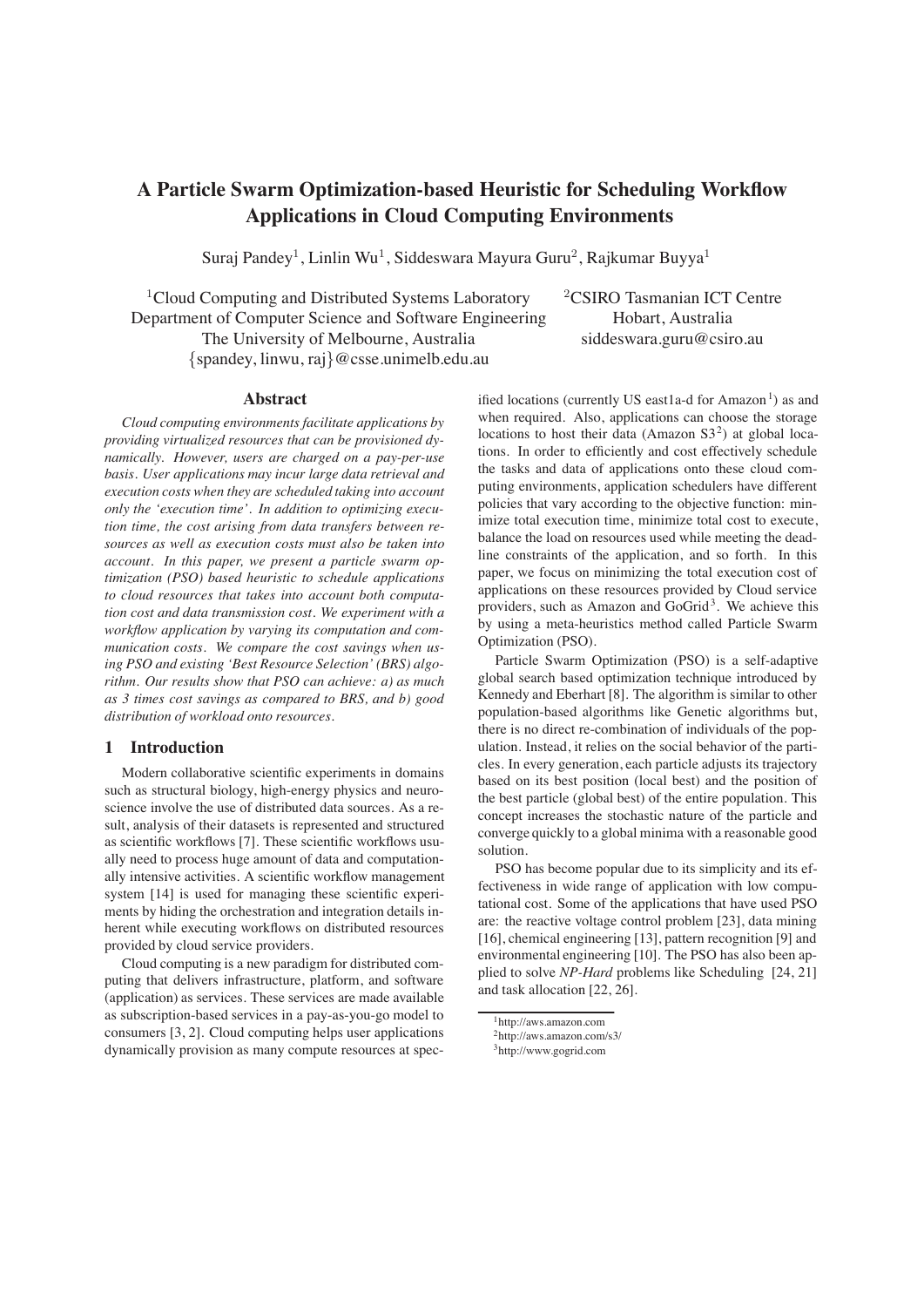Our main contributions in this paper are as follows:

- We formulate a model for task-resource mapping to minimize the overall cost of execution
- We design a heuristic that uses PSO to solve taskresource mappings based on the proposed model

The rest of the paper is organized as follows: Section 2 presents related work. In Section 3, we describe the taskresource scheduling problem and its formulation with the help of an example workflow. In Section 4, we present our scheduling heuristic that uses PSO and introduce the PSO algorithm. Section 5 presents an experimental evaluation of the performance our heuristic. Section 6 concludes the paper and discusses some future work.

# **2 Related Work**

Workflow applications are commonly represented as a directed acyclic graph. The mapping of jobs to the computeresources is an *NP-complete* problem in the general form [19]. The problem is *NP-complete* even in two simple cases: (1) scheduling jobs with uniform weights to an arbitrary number of processors and (2) scheduling jobs with weights equal to one or two units to two processors [19]. So, past work have proposed many heuristics based approach to scheduling workflow applications. Data intensive workflow applications are a special class of workflows, where the size and/or quantity of data is large. As a result, the transfer of data from one compute node to another takes longer time. This incurs higher transmission and storage cost than computing cost running on these data.

Deelman et al. [5] have done considerable work on planning, mapping and data-reuse in the area of workflow scheduling. They have proposed Pegasus [5], which is a framework that maps complex scientific workflows onto distributed resources such as the Grid. DAGMan, together with Pegasus, schedules tasks to Condor system. The Taverna project [12] has developed a tool for the composition and enactment of bioinformatics workflows for the life science community. Other well-known projects on workflow systems include GridFlow [4], ICENI [6], GridAnt [1], Triana [18] and Kepler [11]. Most of the past work schedule tasks on resources based on earliest finish time, earliest starting time or the high processing capabilities. We term these as "best resource selection" (BRS) approach, where a resource is selected based on its performance.

Since task scheduling is a *NP-Complete* problem, Genetic Algorithm (GA) has been used for scheduling workflows [25]. However, GA may not be the best approach. Salman et al. [15] have shown that the performance of PSO algorithm is faster than GA in solving static task assignment problem for homogeneous distributed computing systems based on their test cases. Lei et al. [27] have shown that the PSO algorithm is able to get better schedule than GA based on their simulated experiments for Grid computing. In addition, the results presented by Tasgetiren et al. [17] have provided evidence that PSO algorithm was able to improve 57 out of 90 best known solutions provided by other well known algorithms to solve the sequencing problems.

We use PSO as it has a faster convergence rate than GA. Also, it has fewer primitive mathematical operators than in GA (e.g. reproduction, crossover, mutation), making applications less dependent on parameter fine-tuning. Moreover, using discrete numbers, we can easily correlate particle's position to task-resource mappings.

# **3 Task-Resource Scheduling Problem Formulation**

The mapping of tasks of an application workflow to distributed resources can have several objectives. We focus on minimizing the total cost of computation of an application workflow.

We denote an application workflow as a Directed Acyclic Graph (DAG) represented by  $G=(V,E)$ , where  $V = \{T_1, ..., T_n\}$  is the set of tasks, and E represents the data dependencies between these tasks, that is,  $f_{i,k}$  =  $(T_i, T_k) \in E$  is the data produced by  $T_i$  and consumed by  $T_k$ . We have a set of storage sites  $S = \{1, ..., i\}$ , a set of compute sites  $PC = \{1, ..., j\}$ , and a set of tasks  $T = \{1, ..., k\}$ . We assume the 'average' computation time of a task  $T_k$  on a compute resource  $PC_i$  for a certain size of input is known. Then, the cost of computation of a task on a compute host is inversely proportional to the time it takes for computation on that resource. We also assume the cost of unit data access  $d_{i,j}$  from a resource i to a resource  $j$  is known. The access cost is fixed by the service provider (e.g. Amazon CloudFront). The transfer cost can be calculated according to the bandwidth between the sites. However, we have used the cost for transferring unit data between sites, per second. We assume that these costs are non-negative, symmetric, and satisfy the triangle inequality: that is,  $d_{i,j} = d_{j,i}$  for all  $i, j \in N$ , and  $d_{i,j} + d_{j,k} \geq d_{i,k}$ for all  $i, j, k \in N$ .



*Figure 1:* An example workflow, compute nodes (PC) & storage (S).

Figure 1 depicts a workflow structure with five tasks, which are represented as nodes. The dependencies between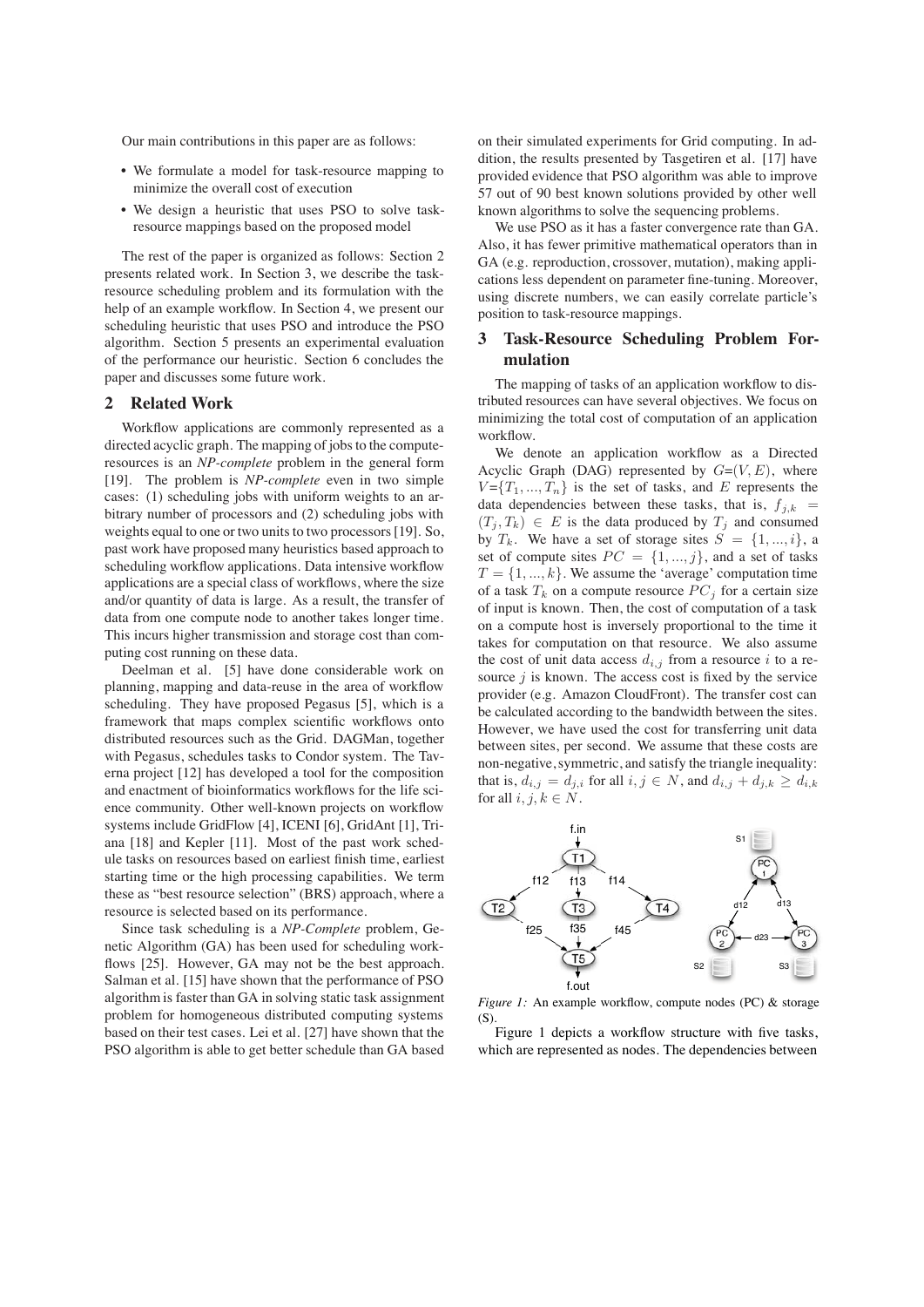tasks are represented as arrows. This workflow is similar in structure to our version of the Evolutionary Multi-objective Optimization (EMO) application [20]. The root task may have an input file (e.g.  $f.in$ ) and the last task produces the output file (e.g.  $f.out$ ). Each task generates output data after it has completed  $(f_{12}, f_{13}, ..., f_{45})$ . These data are used by the task's children, if any. The numeric values for these data is the edge-weight  $(e_{k1,k2})$  between two tasks  $k1 \in T$  and  $k2 \in T$ . The figure also depicts three compute resources  $(PC1, PC2, PC3)$  interconnected with varying bandwidth and having its own storage unit  $(S1, S2, S3)$ . The goal is to assign the workflow tasks to the compute resources such that the total cost of computation is minimized.

The problem can be stated as: *"Find a task-resource mapping instance* M*, such that when estimating the total cost incurred using each compute resource*  $PC_j$ *, the highest cost among all the compute resources is minimized."*

Let  $C_{ere}(M)$  be the total cost of all the tasks assigned to a compute resource  $PC_j$  (Eq. 1). This value is computed by adding all the node weights (the cost of execution of a task  $k$  on compute resource  $j$ ) of all tasks assigned to each resource in the mapping M. Let  $C_{tx}(M)$  be the total access cost (including transfer cost) between tasks assigned to a compute resource  $PC<sub>j</sub>$  and those that are not assigned to that resource in the mapping  $M$  (Eq. 2). This value is the product of the output file size (given by the edge weight  $e_{k1,k2}$ ) from a task  $k1 \in k$  to task  $k2 \in k$  and the cost of communication from the resource where  $k1$  is mapped  $(M(k1))$  to another resource where k2 is mapped  $(M(k2))$ . The average cost of communication of unit data between two resources is given by  $d_{M(k1),M(k2)}$ . The cost of communication is applicable only when two tasks have file dependency between them, that is when  $e_{k1,k2} > 0$ . For two or more tasks executing on the same resource, the communication cost is zero.

$$
C_{exe}(M)_j = \sum_k w_{kj} \qquad \forall M(k) = j \tag{1}
$$

$$
C_{tx}(M)_j = \sum_{k1 \in T} \sum_{k2 \in T} d_{M(k1),M(k2)} e_{k1,k2}
$$

$$
\forall M(k1) = j \text{ and } M(k2) \neq j \tag{2}
$$

$$
C_{total}(M)_j = C_{exe}(M)_j + C_{tx}(M)_j \tag{3}
$$

$$
Cost(M) = max(C_{total}(M)_j) \quad \forall j \in P \tag{4}
$$

$$
Minimize(Cost(M) \quad \forall M)
$$
 (5)

Equation 4 ensures that all the tasks are **not** mapped to a single compute resource. Initial cost maximization will distribute tasks to all resources. Subsequent minimization of the overall cost (Equation 5) ensures that the total cost is minimal even after initial distribution. For a given assignment M, the total cost  $C_{total}(M)$  for a compute resource  $PC_j$  is the sum of execution cost and access cost (Eq. 3).

When estimating the total cost for all the resources, the largest cost for all the resources is minimized (Eq. 5). This indirectly ensures that the tasks are not mapped to a single resources and there will be a distribution of cost among the resources.

# **4 Scheduling based on Particle Swarm Optimization**

In this section, we present a scheduling heuristic for dynamically scheduling workflow applications. The heuristic optimizes the cost of task-resource mapping based on the solution given by particle swarm optimization technique. The optimization process uses two components: a) the scheduling heuristic as listed in Algorithm 1, and b) the PSO steps for task-resource mapping optimization as listed in Algorithm 2. First, we will give a brief description of PSO algorithm.

$$
v_i^{k+1} = \omega v_i^k + c_1 rand_1 \times (pbest_i - x_i^k) +
$$
  

$$
c_2 rand_2 \times (gbest - x_i^k),
$$
 (6)

$$
x_i^{k+1} = x_i^k + v_i^{k+1},
$$
\n(7)

where:

 $v_i^k$ velocity of particle  $i$  at iteration  $k$  $v_i^{k+1}$  $v_i^{k+1}$  velocity of particle *i* at iteration  $k + 1$ <br> $\omega$  inertia weight inertia weight  $c_j$  acceleration coefficients;  $j = 1, 2$ rand<sub>i</sub> random number between 0 and 1;  $i = 1, 2$  $x_i^k$  $x_i^k$  current position of particle *i* at iteration *k*<br>phest<sub>i</sub> best position of particle *i* best position of particle  $i$ gbest position of best particle in a population  $x_i^{k+1}$ position of the particle i at iteration  $k + 1$ .

# **4.1 Particle Swarm Optimization**

Particle Swarm Optimisation (PSO) is a swarm-based intelligence algorithm [8] influenced by the social behavior of animals such as a flock of birds finding a food source or a school of fish protecting themselves from a predator. A particle in PSO is analogous to a bird or fish flying through a search (problem) space. The movement of each particle is co-ordinated by a velocity which has both magnitude and direction. Each particle position at any instance of time is influenced by its best position and the position of the best particle in a problem space. The performance of a particle is measured by a fitness value, which is problem specific.

The PSO algorithm is similar to other evolutionary algorithms. In PSO, the population is the number of particles in a problem space. Particles are initialized randomly. Each particle will have a fitness value, which will be evaluated by a fitness function to be optimized in each generation. Each particle knows its best position pbest and the best position so far among the entire group of particles gbest. The pbest of a particle is the best result (fitness value) so far reached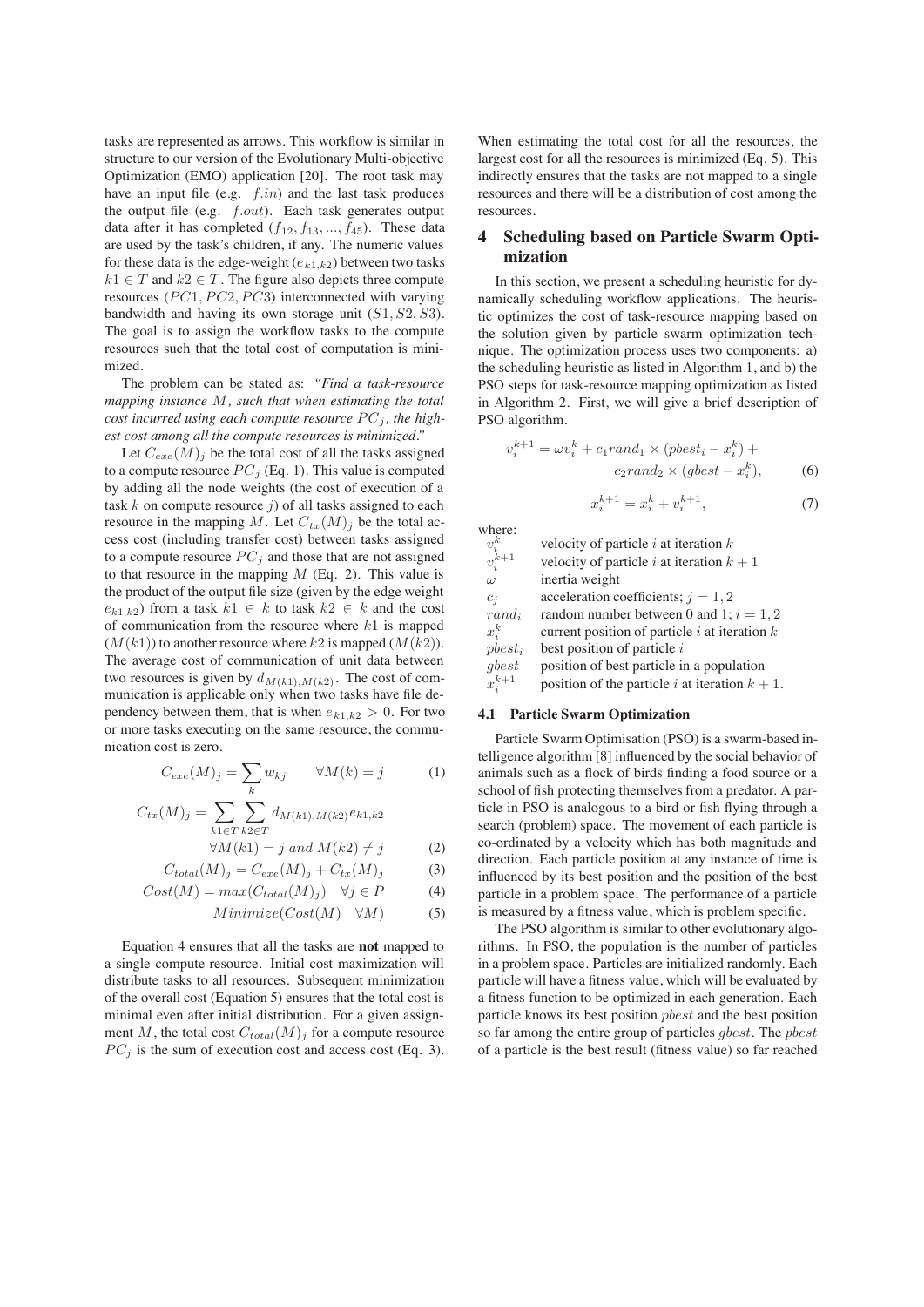by the particle, whereas gbest is the best particle in terms of fitness in an entire population. In each generation the velocity and the position of particles will be updated as in Eq 6 and 7, respectively.

PSO algorithm provide a mapping of all the tasks to a set of given resources based on the model described in Section 3.

#### **Algorithm 1** Scheduling heuristic.

- 1: Calculate average computation cost of all tasks in all compute resources
- 2: Calculate average cost of (communication/size of data) between resources
- 3: Set task node weight  $w_{kj}$  as average computation cost
- 4: Set edge weight  $e_{k1,k2}$  as size of file transferred between tasks
- 5: Compute PSO( $\{t_i\}$ ) /\* a set of all tasks  $i \in k^*$ /
- 6: **repeat**
- 7: **for** all "ready" tasks  $\{t_i\} \in T$  **do**<br>8: **Assign tasks**  $\{t_i\}$  to resources
- Assign tasks  $\{t_i\}$  to resources  $\{p_i\}$  according to the solution provided by PSO
- 9: **end for**
- 10: Dispatch all the mapped tasks
- 11: Wait for polling time
- 12: Update the ready task list
- 13: Update the average cost of communication between resources according to the current network load
- 14: Compute  $PSO({t_i})$
- 15: **until** there are unscheduled tasks

**Scheduling Heuristic:** We calculate the average computation cost (assigned as node weight in Figure 1) of all tasks on all the compute resources. This cost can be calculated for any application by executing each task of an application on a series of known resources. It is represented as TP matrix in Table 1. As the computation cost is inversely proportional to the computation time, the cost is higher for those resources that complete the task quicker. Similarly, we store the average value of communication cost between resources per unit data, represented by PP matrix in Table 1, described later in the paper. The cost of communication is inversely proportional to the time taken. We also assume we know the size of input and output data of each task (assigned as edge weight  $e_{k1,k2}$  in Figure 1). In addition, we consider this cost is for the transfer per second (unlike Amazon CloudFront which does not specify time for transferring).

The initial step is to compute the mapping of all tasks in the workflow, irrespective of their dependencies (Compute  $PSO(t_i)$ ). This mapping optimizes the overall cost of computing the workflow application. To validate the dependencies between the tasks, the algorithm assigns the "ready" tasks to resources according to the mapping given by PSO. By "ready" tasks, we mean those tasks whose parents have completed execution and have provided the files necessary

for the tasks' execution. After dispatching the tasks to resources for execution, the scheduler waits for polling time. This time is for acquiring the status of tasks, which is middleware dependent. Depending on the number of tasks completed, the ready list is updated, which will now contain the tasks whose parents have completed execution. We then update the average values for communication between resources according to the current network load. As the communication costs would have changed, we recompute the PSO mappings. Also, when remote resource management systems are not able to assign task to resources according to our mappings due to resource unavailability, the recomputation of PSO makes the heuristic dynamically balances other tasks' mappings (online scheduling). Based on the recomputed PSO mappings, we assign the ready tasks to the compute resources. These steps are repeated until all the tasks in the workflow are scheduled.

# **Algorithm 2** PSO algorithm.

- 1: Set particle dimension as equal to the size of ready tasks in  $\{t_i\} \in T$
- 2: Initialize particles position randomly from  $PC =$  $1, \ldots, j$  and velocity  $v_i$  randomly.
- 3: For each particle, calculate its fitness value as in Equation 4.
- 4: If the fitness value is better than the previous best pbest, set the current fitness value as the new pbest.
- 5: After Steps 3 and 4 for all particles, select the best particle as gbest.
- 6: For all particles, calculate velocity using Equation 6 and update their positions using Equation 7.
- 7: If the stopping criteria or maximum iteration is not satisfied, repeat from Step 3.

The algorithm is dynamic (online) as it updates the communication costs (based on average communication time between resources) in every scheduling loop. It also recomputes the task-resource mapping so that it optimizes the cost of computation, based on the current network and resource conditions.

**PSO:** The steps in the PSO algorithm are listed in Algorithm 2. The algorithm starts with random initialization of particle's position and velocity. In this problem, the particles are the task to be assigned and the dimension of the particles are the number of tasks in a workflow.

The value assigned to a each dimension of a particles are the computing resources indices. Thus the particle represent a mapping of resource to a task. In our workflow (depicted in Figure 1) each particle is 5-D because of 5 tasks and the content of each dimension of the particles is the compute resource assigned to that task. For example a sample particle could be represented as depicted in Figure 2.

The evaluation of each particle is perform by the fitness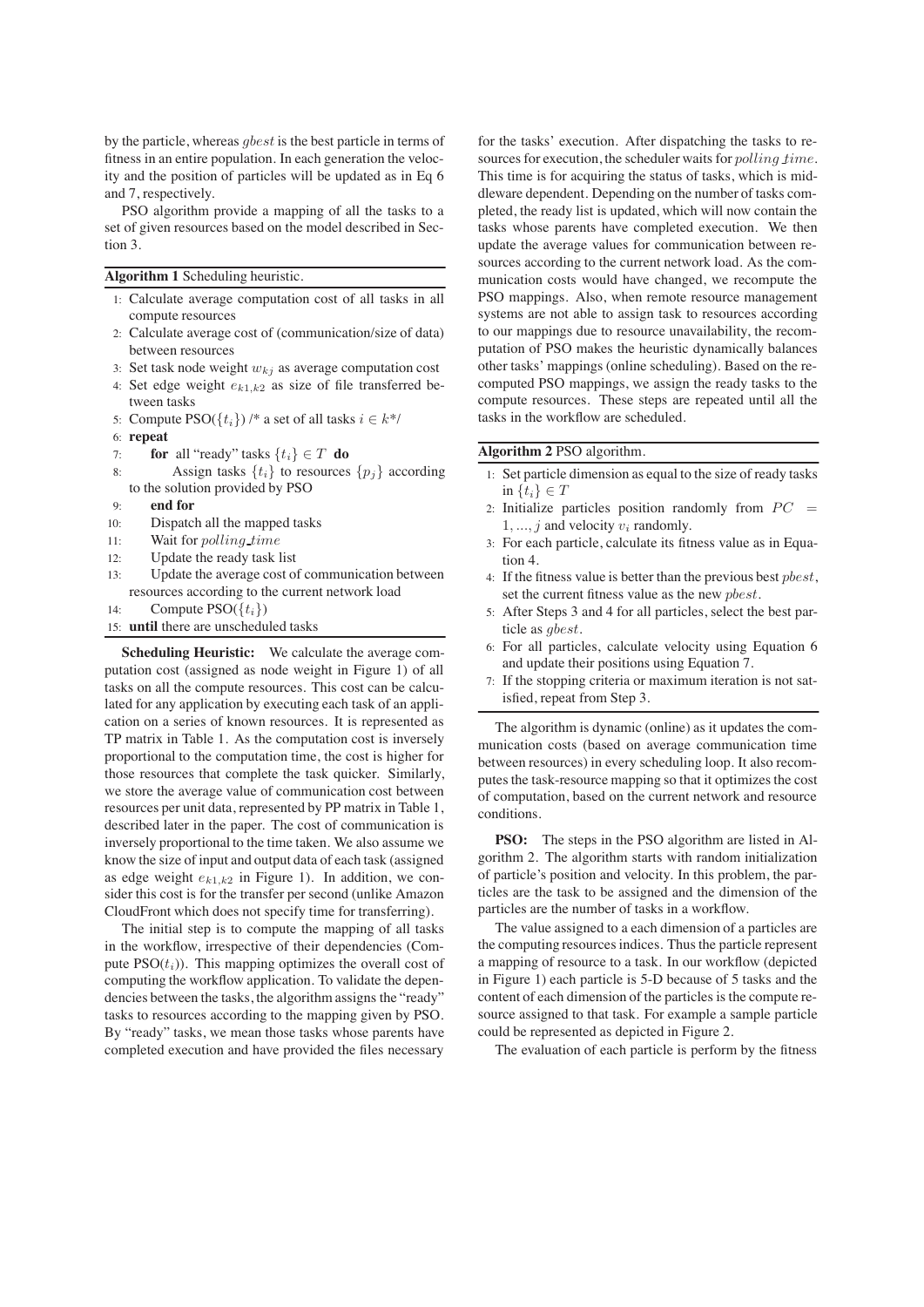function given in Eq. 5. The particles calculate their velocity using Eq. 6 and update their position according to Eq. 7. The evaluation is carried out until the specified number of iterations (user-specified stopping criteria).

| Task1       | 「っぺいつ | Task3 | ask4 | Task5 |
|-------------|-------|-------|------|-------|
| no.<br>ו ש' | ت     | PC2   | PC3  | ັບ.   |

*Figure 2:* A sample particle for the workflow shown in Figure 1.

# **5 Experimental Evaluation**

In this section, we present the metric of comparison, the experiment setup and the results.

#### **5.1 Performance metric**

As a measure of performance, we used cost for complete execution of application as a metric. We computed the total cost of execution of a workflow using two heuristics: PSO based cost optimization (Algorithm 1), and best resource selection (based on minimum completion time by selecting a resource with maximum cost).

### **5.2 Data and Implementation**

*Table 1:* The TP-matrix, PP-matrix and DS-matrix. The values shown are an example of 1 instance of the experiment run.



We have used three matrices that store the values for: a) average computation cost of each task on each resource (TP-matrix), b) average communication cost per unit data between compute resources (PP-matrix), and c) input/output Data Size of each task (DS-matrix), as depicted in Table 1.

The values for PP-matrix resemble the cost of unit data transfer between resources given by Amazon CloudFront 4. We assume PC1 to be in US, PC2 in Hong Kong (HK) and PC3 in Japan (JP), respectively. We randomly choose the values in the matrix for every repeated experiment, but keep these values constant during the PSO iterations.

The values for TP-matrix varies for two classes of experiments. While varying the size of data, we choose the TPmatrix values to resemble the Evolutionary Multi-objective Optimization (EMO) [20] application. While varying the processing cost, we use the Amazon  $EC2's<sup>5</sup>$  pricing policy for different classes of virtual machine instances. E.g. if we were to use small+medium instances of Linux machines in both US and Europe, the TP-matrix would have values between \$0.1-\$0.3/hr, assuming all the tasks complete within 1 hour.

As each task has its own DS-matrix, the sum of all the values in the matrix varies according to the size of data we experiment (64-1024 MB). The total data is divided among tasks such that if  $x$  is the output data size of  $T1$ , then tasks  $T2, T3, \& T4$  each receive x data as input and produce x data as output. Finally, task  $T5$  consumes  $3x$  data and produces  $6x$  data.

We used the JSwarm<sup>6</sup> package to conduct our simulation experiments in PSO. Table 2 gives the experimental setup of the PSO algorithm. The number of executions represent the number of independent experiments done in order to calculate the Confidence Interval (CI) of the results.

|  |  |  |  | <i>Table 2:</i> The values for PSO optimization |
|--|--|--|--|-------------------------------------------------|
|--|--|--|--|-------------------------------------------------|

| Number of particles $= 25$  |
|-----------------------------|
| Number of iterations $= 45$ |
| Number of executions $=$ 30 |
|                             |

# **5.3 Experiments and Results**

We evaluated the scheduling heuristic using the workflow depicted in Figure 1. Each task in the workflow has input and output files of varying sizes. Also, the execution cost of each task varies among all the compute resources used (in our case  $PC1 - PC3$ ). We analyze the performance of our heuristic by varying each of these in turn.

We plot the graphs by averaging the results obtained after 30 independent executions. In every execution, the x-axis parameters such as total data size (e.g. 1024MB), range of computation cost (e.g. 1.1-1.3 \$/hour) remain unchanged, while the particle's velocity and position change. The graphs also depict the value of the plotted points together with the CI (represented as "+/-" *value*).

<sup>4</sup>http://aws.amazon.com/cloudfront/

<sup>5</sup>http://aws.amazon.com/ec2/

<sup>6</sup>http://jswarm-pso.sourceforge.net/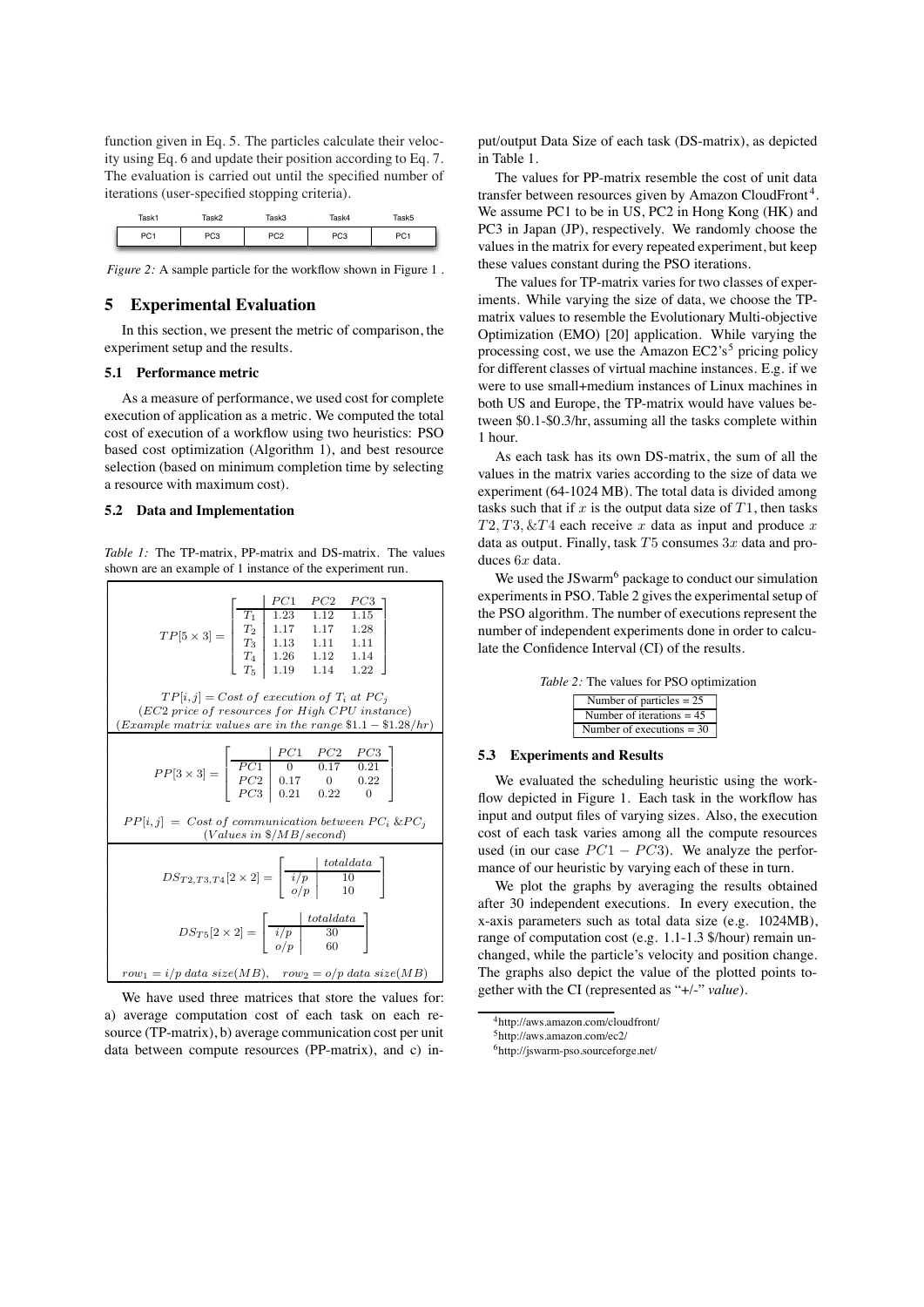### **5.3.1 Variation in Total Data Size of a Workflow**

We varied the size of total data processed by the workflow in the range 64-1024 MB. By varying the data size, we compared the variance in total cost of execution and the distribution of workload on resources, for the two algorithms as depicted in Figure 3 and Figure 4, respectively. We fixed the compute resource cost in the range  $1.1-1.3\frac{8}{hr}$  for the experiments in the sub-section 5.3.1 and sub-section 5.3.3.



*Figure 3:* Comparison of total cost between PSO based resource selection and best resource selection algorithms when varying total data size of a workflow.

**Total Cost of Execution:** Figure 3 plots the total cost of computation of the workflow (in the **log** scale) with the increase in the total data processed by the workflow. The graph also plots 95% Confidence Interval (CI) for each data point.

The cost obtained by PSO based task-resource mapping increases much slower than the BRS algorithm. PSO achieves at least three times lower cost for 1024MB of total data processed than the BRS algorithm. Also, the value of CI in cost given by PSO algorithm is +/- 8.24, which is much lower as compared to the BRS algorithm (+/- 253.04), for 1024 MB of data processed by the workflow.

The main reason for PSO to perform better than the 'best resource' selection is the way it takes into account communication costs of all the tasks, including dependencies between them. When calculating the cost of execution of a child task on a resource, it adds the data transfer cost for transferring the output from its parent tasks' execution node to that node. This calculation is done for all the tasks in the workflow to find the near optimal scheduling of task to resources. However, the BRS algorithm calculates the cost for a single task at a time, which does not take into account the mapping of other tasks in the workflow. This results in PSO based algorithm giving lower cost of execution as compared to BRS based algorithm.



*Figure 4:* Distribution of workflow tasks on available processors.

**Distribution of Load:** We calculated the distribution of workflow tasks onto available resources for various size of total data processed, depicted in Figure 4. This evaluation is necessary as algorithms may choose to submit all the tasks to few resources to avoid communication between resources as the size of data increases, thus minimizing communication cost to zero. In our formulation, equation 4 restricts all tasks being mapped to the same resource, so that tasks can execute in parallel for increased time-efficiency. In Figure 4, The X-axis represents the total size of data processed by the workflow and the Y-axis the average number of tasks (expressed as percentage) executed by a compute resource for various size of data.

The figure shows that PSO distributes tasks to resources according to the size of data. When the total size of data is small (for 64-126 MB), PSO distributed tasks proportionally to all the resources  $(PC1 - PC3)$ . However, when the size of data increased to (and over) 256MB, more tasks were allocated to  $PC1$  and  $PC3$ .

As the cost of compute resources was fixed for this part of experiment, the BRS algorithm does not vary taskresource mapping. Also, it is indifferent to the size of data. Hence, BRS's load distribution is a straight line as depicted in Figure 4, with  $PC1$ ,  $PC2$  and  $PC3$  receiving  $20\%$ ,  $40\%$ and 40% of the total tasks, respectively.

The distribution of tasks to all the available resources in proportion to their usage costs, ensured that hotspots (resource overloading) were avoided. Our heuristic could minimize the total cost of execution and balance the load on available resources.

# **5.3.2 Variation in Compute Resource Cost**

We experimented the performance of PSO by varying the cost of computation of all compute resources. This variation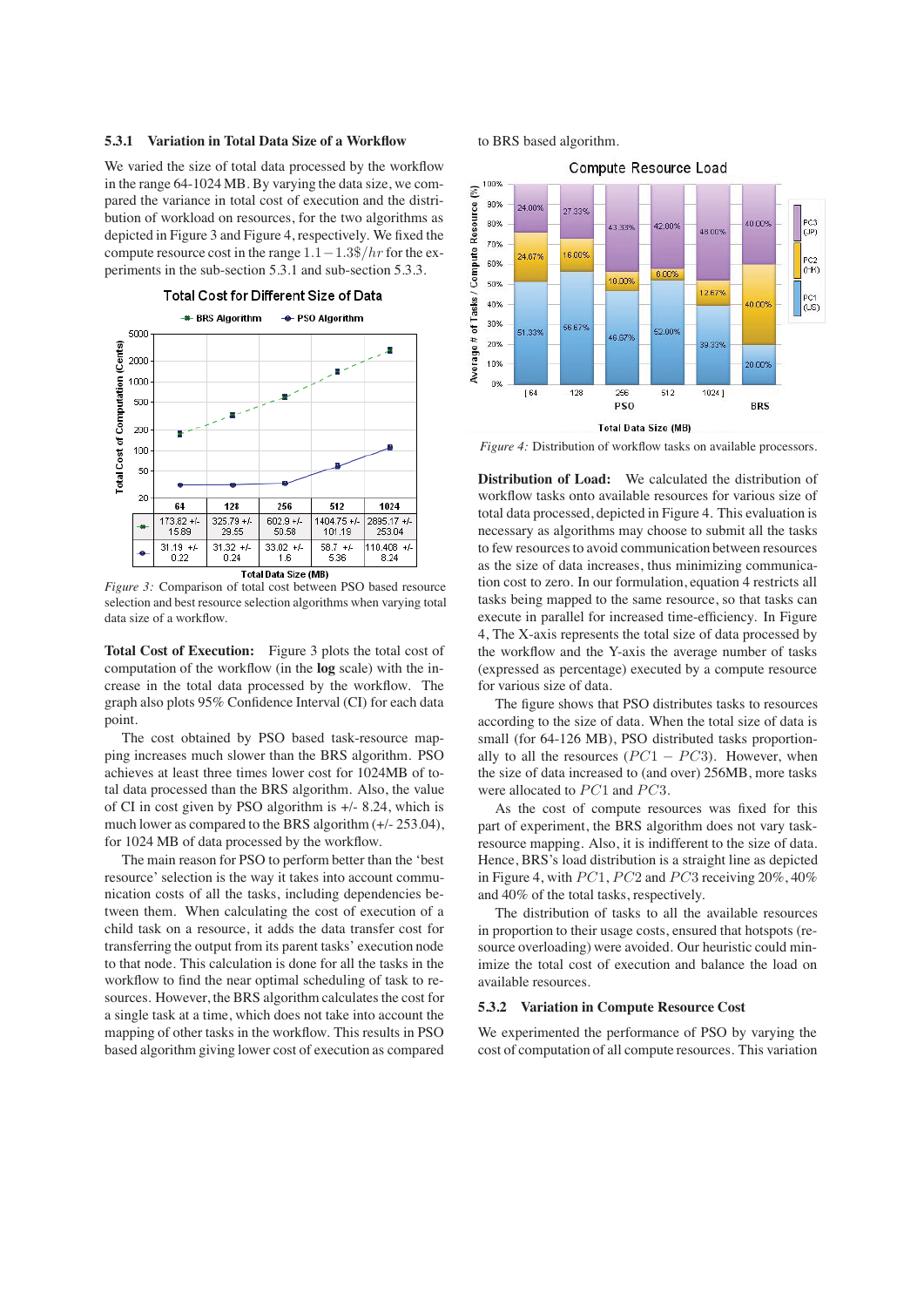is practically justifiable as different Cloud service providers (e.g. Amazon, GOGRID) can have varying pricing policies depending on the type and capabilities of their resources (virtual machines).

Figure 5 depicts the change in total cost of computation of applications for different range of compute resource prices (price range are similar to Amazon EC2 instances in US and Europe combined). The plotted values are an average of 30 executions. We use curve fitting to plot the lines along the points to show the trend: rise in cost in comparison to rise in compute resource cost for the two algorithms. The workflow processed a total of 128MB of data.

Clearly, PSO based mapping has much lower cost (at least 10 times) and CI values (lower than 0.3) as compared to that given BRS based mapping. In addition, the slope of the trend line shows that PSO based mapping increases the cost linearly, whereas BRS increases exponentially.



### Total Cost for Varying Cost of Compute Resources

*Figure 5:* Comparison of total cost between PSO based resource selection and best resource selection algorithms when varying computation cost of all the resources ( for 128MB of data).

The reason for PSO's improvement over BRS is due to PSO's ability to find a near optimal solutions for mapping all tasks in the workflow to the given set of compute resources. The linear increase in PSO's cost also suggest that it takes both computation and communication cost into account. However, BRS simply maps a task to the resource that has minimum completion time (a resource with higher frequency, lower load and thus having higher cost). As the resource costs increase, the use of BRS leads to more costs due to the affinity towards better resource, irrespective to the size of data. Whereas, PSO minimizes the maximum total cost of assigning all tasks to resources.

### **5.3.3 Convergence of PSO**

Figure 6 plots the convergence of total cost computed by PSO over the number of iterations for different sizes of total data processed by the workflow in Figure 1. Initially, the particles are randomly initialized. Therefore, the inital total cost is always high. This initial cost corresponds to the  $0^{th}$ iteration. As the algorithm progresses, the convergence is drastic and it finds a global minima very quickly. The number of iterations needed for the convergence is seen to be 20-30, for our application environment.





*Figure 6:* The trend of convergence of PSO with the number of iterations for different size of data.

### **6 Conclusions and Future Work**

In this work, we presented a scheduling heuristic based on Particle Swarm Optimization (PSO). We used the heuristic to minimize the total cost of execution of application workflows on Cloud computing environments. We obtained total cost of execution by varying the communication cost between resources and the execution cost of compute resources. We compared the results obtained by our heuristic against "Best Resource Selection" (BRS) heuristic. We found that PSO based task-resource mapping can achieve at least three times cost savings as compared to BRS based mapping for our application workflow. In addition, PSO balances the load on compute resources by distributing tasks to available resources. The heuristic we proposed is generic as it can be used for any number of tasks and resources by simply increasing the dimension of the particles and the number of resources, respectively.

As part of our future work, we would like to integrate PSO based heuristic into our workflow management system to schedule workflows of real applications such as brain imaging analysis [14], EMO [20], and others.